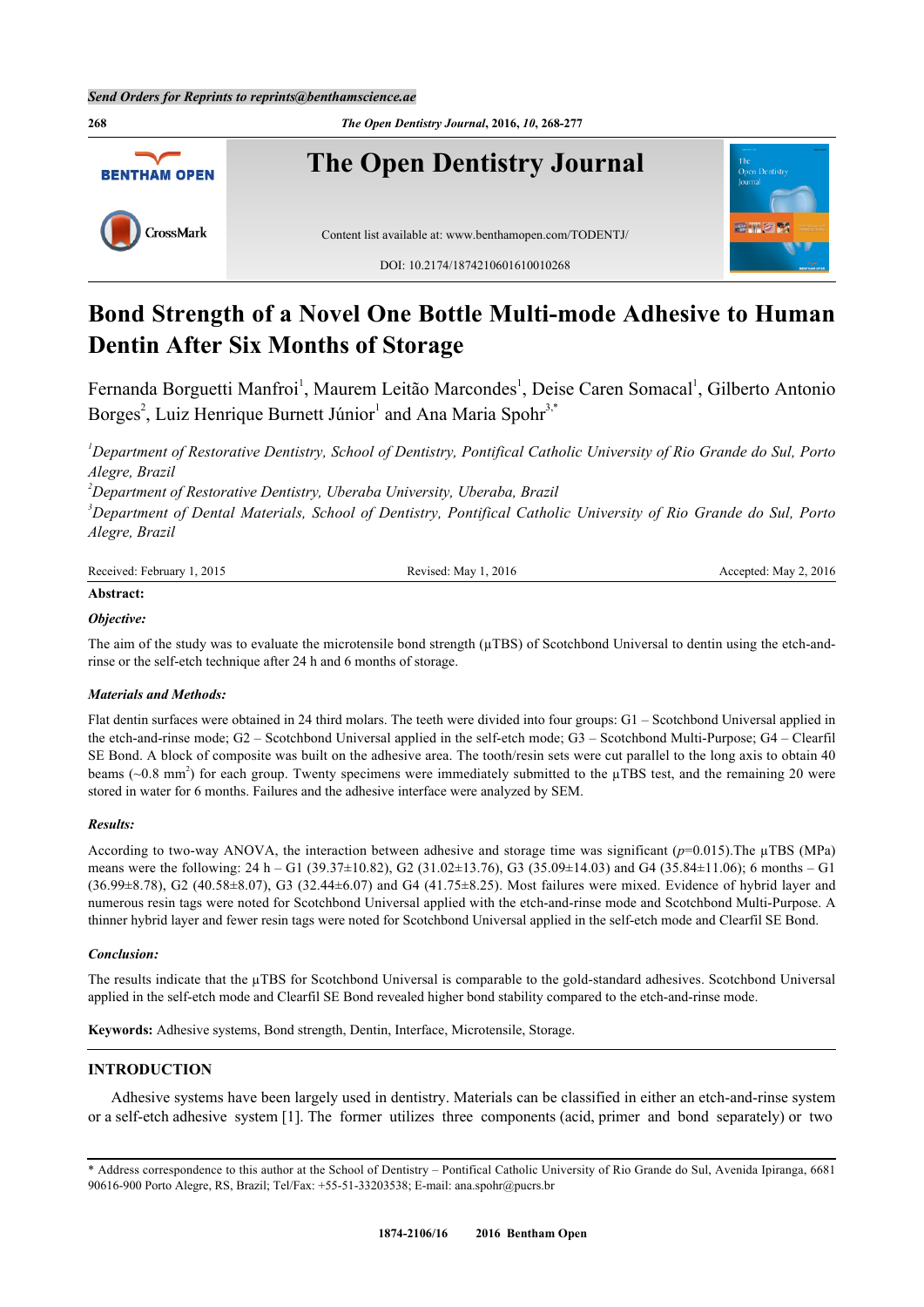components (acid separately, and primer and bond in the same bottle). The latter utilizes two components (self-etch primer and bond separately) or one component (self-etch primer and bond in the same bottle).

One of the challenges in dentistry is bonding restorative materials to such different substrates as enamel and dentin [\[2](#page-7-1)]. Traditionally, the bond to enamel is regarded as safe and trustworthy, but the bond to dentin has been unreliable and less predictable [[3\]](#page-7-2). Bonding to dentin is more complex than bonding to enamel because of the histologic differences between the two substrates [\[4](#page-7-3)].

In the etch-and-rinse adhesive system, the phosphoric acid is first applied to remove the smear layer and demineralize the dentin surface to expose the inorganic portion. Subsequently, the primer is applied followed by the bond, which infiltrates the exposed collagen in the demineralized dentin and creates a hybrid layer or interdiffusion zone[[5\]](#page-8-0). In the self-etch adhesive system, the etching is made by acidic resin monomers, which simultaneously demineralize and infiltrate the dentin [\[6](#page-8-1)]. Depending on which acidic monomer is used, the self-etch adhesive systems can cause partial and superficial demineralization of the smear layer and dentin because of the presence of weaker acid, which is different from the etch-and-rinse adhesive systems [[7,](#page-8-2) [8\]](#page-8-3). Within these categories, the Scotchbond Multi-Purpose adhesive system (3M/ESPE) is considered the gold standard for the etch-and-rinse adhesive systems. Clearfil SE Bond (Kuraray) is considered the gold standard for the self-etch adhesive systems; this is because both adhesive systems have demonstrated the best results of bond strength to dentin [[9\]](#page-8-4).

Parallel to the study of bond strength, the scanning electron microcopy (SEM) has been used to evaluate the interfaces between different restorative materials and the dental substrates [[10](#page-8-5), [11](#page-8-6)]. In the case of adhesive systems applied to dentin, the SEM allows to analyze the morphology of the hybrid layer obtained with different adhesive systems, as well as the resin tags [[12](#page-8-7)]. SEM images show that the etch-and-rinse adhesive systems have thicker hybrid layers and longer resin tags compared with self-etch adhesive systems [[13\]](#page-8-8).

Recently, a new one-bottle adhesive system called Scotchbond Universal was launched in the market. According to the manufacturer, this adhesive system is classified as "multi-mode" or "universal" because it can be applied using either the etch-and-rinse or the self-etch technique as well as on different materials. Regardless of the commercial presentation and the technique application, it is important to know if Scotchbond Universal is comparable or has a better performance compared to gold standards adhesive systems.

The aim of the current study was to evaluate the microtensile bond strength ( $\mu$ TBS) of Scotchbond Universal to dentin, using the etch-and-rinse or the self-etch technique after 24 h and six months of storage. This study was conducted under the null hypothesis that no significant difference in bond strength exists between Scotchbond Universal and respective gold standard of each adhesive technique tested.

# **MATERIALS AND METHODS**

#### **Tooth Preparation**

Thirty-two unerupted human third molars, extracted for therapeutic reasons, were obtained from the Tooth Bank after approval was given by the Ethics Committee of the Pontifical Catholic University of Rio Grande do Sul (PUCRS), protocol number 11633412.5.0000.5336.

The teeth were cleaned of gross debris and stored in distilled water at 4°C. The water was changed every week, and the teeth were used within 6 months. The roots were mounted in self-cured acrylic resin, and the occlusal enamel surface was removed using a diamond disc mounted in a low-speed laboratory cutting machine (Labcut 1010, Extec Corp., London, UK) under cooling. The remainder of the enamel was removed using 400-grit silicon carbide abrasive paper in a polishing machine (DPU-10, Panambra, São Paulo, SP, Brazil) under water. The superficial dentin was exposed and finished with 600-grit silicon carbide abrasive paper in the polishing machine, and a flat dentin surface was obtained.

# **Bonding Procedures**

The teeth were randomly divided into four groups, which differ in the materials used (Table **[1](#page-2-0)**).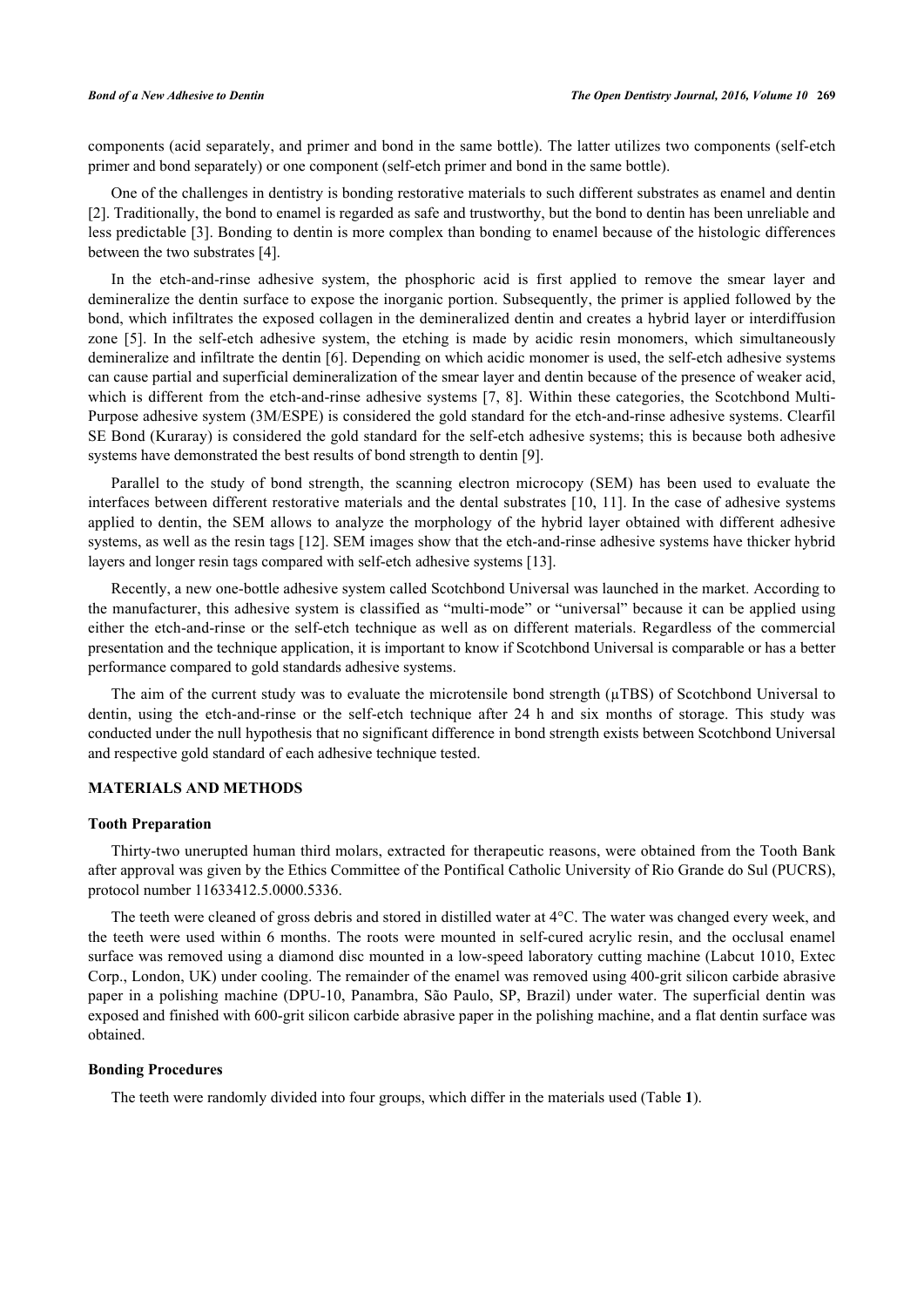<span id="page-2-0"></span>**Table 1. Adhesive systems used in the study.**

| <b>Material</b>             | <b>Description</b> | <b>Batch</b>                               | Composition                                                                                                                                                        | Manufacturer                          |
|-----------------------------|--------------------|--------------------------------------------|--------------------------------------------------------------------------------------------------------------------------------------------------------------------|---------------------------------------|
| Scotchbond<br>universal     | Adhesive system    | 475261                                     | Organophosphate monomer (MDP),<br>dimethacrylate resins (BisGMA, etc), HEMA, vitrebond<br>copolymer, filler, ethanol, water, initiators, silane                    | 3M/ESPE, St. Paul, MN,<br><b>USA</b>  |
| Scotchbond<br>multi-purpose | Adhesive system    | Primer:<br>N271103<br>Adhesive:<br>N296740 | Primer: Aqueous solution of HEMA, polyalkenoic acid.<br>Adhesive: Bis-GMA, HEMA, photoinitiator system                                                             | 3M/ESPE, St. Paul, MN,<br><b>USA</b>  |
| Clearfil SE bond            | Adhesive system    | Primer: 01109A<br>Adhesive:<br>01662A      | Self-etch primer: 10-MDP, HEMA, hydrophilic<br>dimethacrylate, photo-initiator, water. Adhesive: 10-MDP,<br>bis-GMA, HEMA, hydrophilic dimethacrylate, microfiller | Kuraray, Kurashiki,<br>Okayama, Japan |

Group 1 – Scotchbond Universal applied in the etch-and-rinse mode: the dentin was etched with 35% phosphoric acid for 15 s, followed by rinsing with air and a water spray for 15 s. The excess water was removed with cotton buds. The adhesive was applied with a microbrush and scrubbed for 20 s, followed by gentle air-drying for 5 s. The adhesive was light cured for 10 s with a light-curing unit (Optilux Plus, Gnatus, Ribeirão Preto, SP, Brazil). The light intensity was controlled by a radiometer (Model 100 Demetron, Kerr, Danbury, CT) between 450 and 500 mW/cm<sup>2</sup>.

Group 2 – Scotchbond Universal applied in the self-etch mode: the adhesive was applied to the dentin with a microbrush and scrubbed for 20 s, followed by gentle air drying for 5 s and light-curing for 10 s.

Group 3 – Scotchbond Multi-Purpose: the dentin was etched with 35% phosphoric acid for 15 s, followed by rinsing with air and a water spray for 15 s. The excess water was removed with cotton buds. A layer of primer was applied, followed by gentle air-drying for 5 s. Subsequently, the bond was applied with a microbrush and light cured for 10 s.

Group 4 – Clearfil SE Bond: the self-etching primer was applied to the dentin using a microbrush and was left in place for 30 s. Excess solvent was removed by air drying for 5 s. The bond was applied using a microbrush, followed by gentle air drying for 3 s and light-curing for 20 s.

After the adhesive systems were applied, the surface was built up using three layers of Z250 (3M, St. Paul, MN, USA) composite resin to result in a height of 6 mm. Each layer was light cured for 40 s. The specimens were stored for 24 h at 37 °C in distilled water.

#### **Microtensile Testing**

Six tooth/resin composite sets per group were sectioned perpendicular to the bonding surface using a laboratorycutting machine (Labcut 1010) at 400 rpm with a diamond disk under water-cooling. The specimens were cut into approximately  $0.90 \times 0.90$  mm transverse sections, measured with a digital caliper (Mitutoyo Sul Americana Ltda., Suzano, SP, Brazil). Eight beams from the central region of each tooth were obtained and were examined with a stereomicroscope (Olympus Corp., Tokyo, Japan) at 25× magnification to analyze the adhesive area. The specimens presenting defects, such as bubbles, lack of material or irregular areas, were discarded. Twenty beams were immediately submitted to microtensile bond strength test, and the other twenty beams were tested after six months of storage in distilled water at 37°C.

The specimens were fitted to the microtensile-testing device for analyzing. This device had two stainless steel grips, which had a surface area of  $8 \times 10$  mm and sliding shafts that prevent torsion movements during the tests. These shafts had a fixation screw that prevented the specimen from moving during bonding. The specimens were fixed with cyanoacrylate glue (Loctite, São Paulo, SP, Brazil), associated with the Zip Kicker accelerator (Pacer Technology, Rancho Cucamonga, CA, USA), and stressed at a crosshead speed of 0.5 mm/min until failure in a universal testing machine (EMIC DL-2000, São José dos Pinhais, PR, Brazil) using a cell load of 50 N. The μTBS was expressed in MPa and derived by dividing the imposed force  $(N)$  at the time of fracture by the bond area  $(mm<sup>2</sup>)$ .

The fractured surfaces of all specimens were observed by using scanning electron microscopy (SEM) (EVO LS15, Zeiss – Germany). The failures were classified as adhesive (failure between adhesive and dentin), cohesive in adhesive (failure inside the adhesive), interfacial (adhesive and cohesive in adhesive), cohesive in dentin (failure inside the dentin), cohesive in composite resin (failure in composite resin), or mixed (two or more types of failure).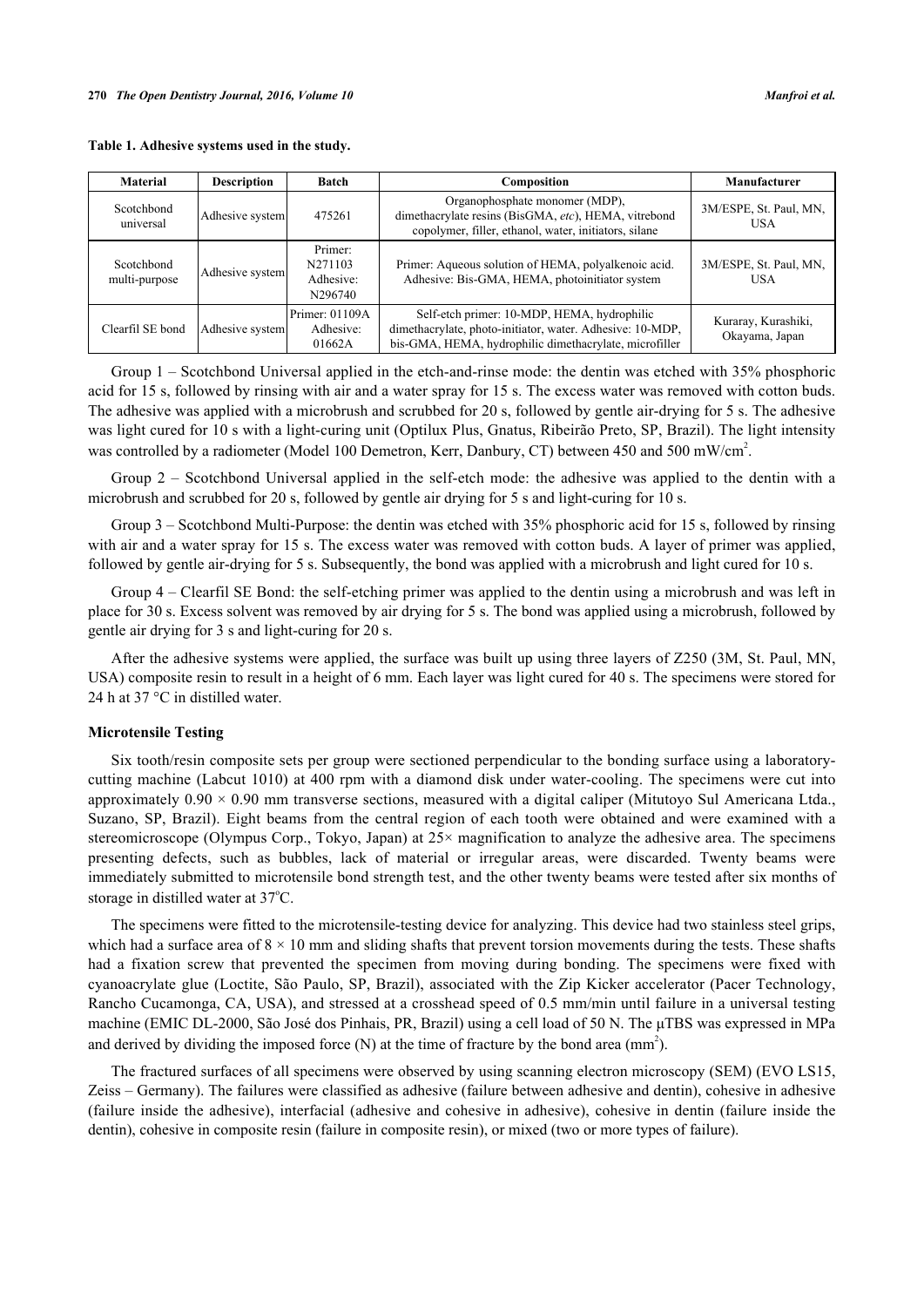## **Statistical Analysis**

μTBS values were analyzed using a two-way ANOVA (adhesive system x storage time) and post-hoc multiple comparisons using Tukey's test. *P*≤0.05 was considered significant. The software used was SPSS v10.0 (SPSS Inc., Chicago, IL, USA).

#### **Bond Interface Analysis**

Two beams from each group were included in epoxy resin. The bond interfaces were polished with 400-, 600-, 1000- and 1200-grit silicone carbide abrasive papers and wetted with water using manual pressure and rotary movements. The interfaces were then polished with 6-, 3-, 1- and 0.25-µm grit diamond pastes on a felt disk with manual pressure. All of the specimens were ultrasonically cleaned in distilled water for 10 min to remove the polishing residues. The specimens were then immersed in a hydrochloric acid solution (6 M HCl) for 2 min and then washed with distilled water. Shortly thereafter, the samples were deproteinized in a 1% sodium hypochlorite solution (NaOCl) for 10 min and washed in distilled water. The specimens were dried at room temperature for 7 days. The beams were mounted in stubs, gold-sputter coated (Bal-Tec, Balzers, Liechtenstein) and observed using scanning electronic microscope (EVO LS15, Zeiss – Germany). The bond interfaces of all the specimens were observed at 1.500× magnification. Representative images of each group were recorded and used to qualitatively describe the topography of the dentin/adhesive interface.

## **RESULTS**

Two-way ANOVA analysis revealed that the adhesive system  $(p=0.110)$  and the storage time  $(p=0.108)$  had no significant effect on the μTBS, while the interaction effect was significant (*p*=0.015). Table **[2](#page-3-0)** shows the μTBS means obtained from the different groups.

| Group                                         | Mean + SD (MPa) $-24$ h | Mean + SD (MPa) – 6 months |
|-----------------------------------------------|-------------------------|----------------------------|
| Scotchbond universal<br>(etch-and-rinse mode) | 39.37Aa $(\pm 10.82)$   | 36.99ABa $(\pm 8.78)$      |
| Scotchbond universal<br>(self-etch mode)      | 31.02Aa $(\pm 13.76)$   | 40.58Ab $(\pm 8.07)$       |
| Scotchbond multi-purpose                      | 35.09Aa $(\pm 14.03)$   | 32.44Ba $(\pm 6.07)$       |
| Clearfil SE bond                              | 35.84Aa $(\pm 11.06)$   | 41.75Ab $(\pm 8.25)$       |

<span id="page-3-0"></span>**Table 2. µTBS means (MPa) and standard deviation (±SD) for the groups at 24 h and 6 months of storage.**

Means followed by the same capital letter in columns and by the same lowercase letter in lines do not present significant differences according Tukey's test  $(\alpha=0.05)$ .

At the 24 h of storage time point, no significant differences existed in μTBS values among adhesive systems. However, at the 6-month time point, a significant difference was noted among the adhesive systems. Clearfil SE Bond obtained the highest μTBS mean (41.75 MPa), which was not significantly different from Scotchbond Universal when applied in either the self-etch mode (40.58 MPa) or the etch-and-rinse mode (36.99 MPa). Scotchbond Universal applied in the etch-and-rinse mode was not significantly different from Scotchbond Multi-Purpose (32.44 MPa).

Clearfil SE Bond and Scotchbond Universal applied in the self-etch mode obtained statistically higher μTBS means at 6 months of storage compared to the same adhesive systems at the 24 h of storage time point. Scotchbond Universal applied in the etch-and-rinse mode and Scotchbond Multi-Purpose had a decrease in μTBS means at 6 months of storage but was not significantly different from the 24 h of storage time point.

Most failures were mixed at 24 h and at 6 months of storage, except for Scotchbond Multi-Purpose at 6 months of storage, in which the failures were predominantly interfacial (Fig. **[1](#page-4-0)**(1)) at 6 months of storage. The mixed failures were divided into two types: a) interfacial and cohesive in composite resin (Fig. **[1](#page-4-0)**(2)) and b) cohesive in adhesive and cohesive in composite resin (Fig. **[1](#page-4-0)**(3)). In total, at least 75% or more were mixed failures for Scotchbond Universal when applied in the etch-and-rinse and self-etch modes and for Clearfil SE Bond. Scotchbond Multi-Purpose resulted in 45% of samples having an interfacial failure at 24 h of storage and 60% at 6 months of storage. There were no failures in the adhesive alone, cohesive in adhesive, cohesive in dentin or cohesive in composite resin (Table **[3](#page-4-1)**).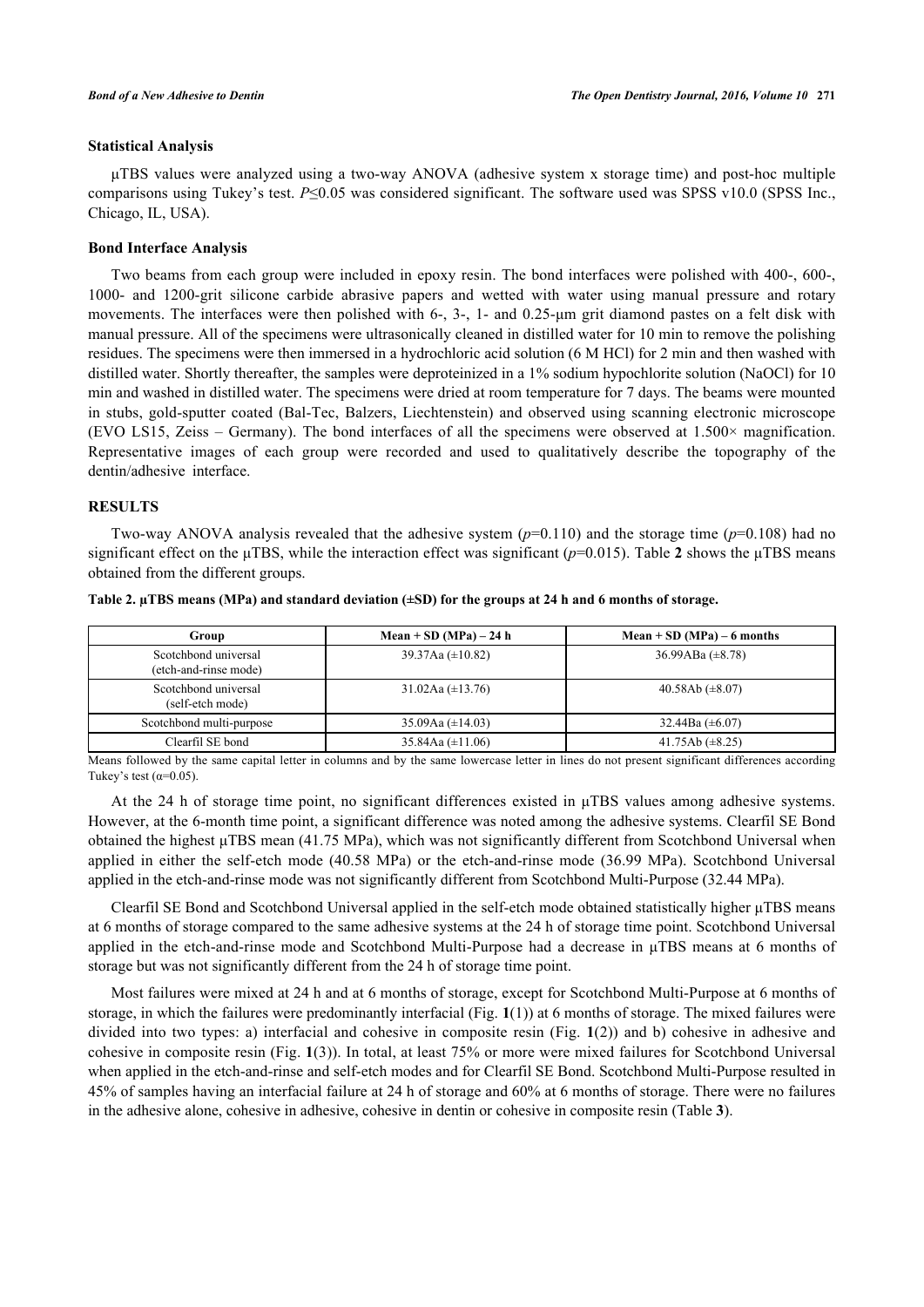<span id="page-4-1"></span>

| <b>Adhesive System</b><br><b>Failure Mode/Storage Time</b> | Scotchbond Universal (etch-<br>and-rinse mode) 24 h 6<br>months | <b>Scotchbond Universal</b><br>$(self-etch mode) 24 h 6$<br>months | Scotchbond Multi-Purpose   Clearfil SE Bond<br>24 h 6 months | 24 h 6 months |
|------------------------------------------------------------|-----------------------------------------------------------------|--------------------------------------------------------------------|--------------------------------------------------------------|---------------|
| (1) Interfacial                                            | 25%                                                             | 15%                                                                | 60%                                                          | 20%           |
|                                                            | 20%                                                             | 20%                                                                | 45%                                                          | 20%           |
| $(2)$ Mixed (interfacial + cohesive                        | 45%                                                             | 50%                                                                | 25%                                                          | 35%           |
| in composite resin)                                        | 45%                                                             | 50%                                                                | 30%                                                          | 40%           |
| $(3)$ Mixed (cohesive in adhesive +                        | 30%                                                             | 35%                                                                | 15%                                                          | 45%           |
| cohesive in composite resin)                               | 35%                                                             | 30%                                                                | 25%                                                          | 40%           |

When examining the bond interface using SEM, evidence of hybrid layer formation and numerous resin tags were noted for Scotchbond Universal applied with the etch-and-rinse mode (Fig. **[2](#page-4-2)**) and Scotchbond Multi-Purpose (Fig. **[3](#page-4-3)**). A thinner hybrid layer and fewer resin tags were noted for Scotchbond Universal applied in the self-etch mode (Fig. **[4](#page-5-0)**) and Clearfil SE Bond (Fig. **[5](#page-5-1)**).

<span id="page-4-0"></span>

**Fig. (1).** SEM images of different failure modes.

(1) -Scotchbond multi-purpose. Interfacial failure: A – adhesive; D – dentin.

(2) -Scotchbond universal applied in the etch-and-rinse mode. Mixed failure (interfacial + cohesive in composite resin): CR – composite resin; D – dentin; A – adhesive.

<span id="page-4-2"></span>(3) -Scotchbond universal applied in the etch-and-rinse mode. Mixed failure (cohesive in adhesive + cohesive in composite resin): A - adhesive; CR – composite resin.



<span id="page-4-3"></span>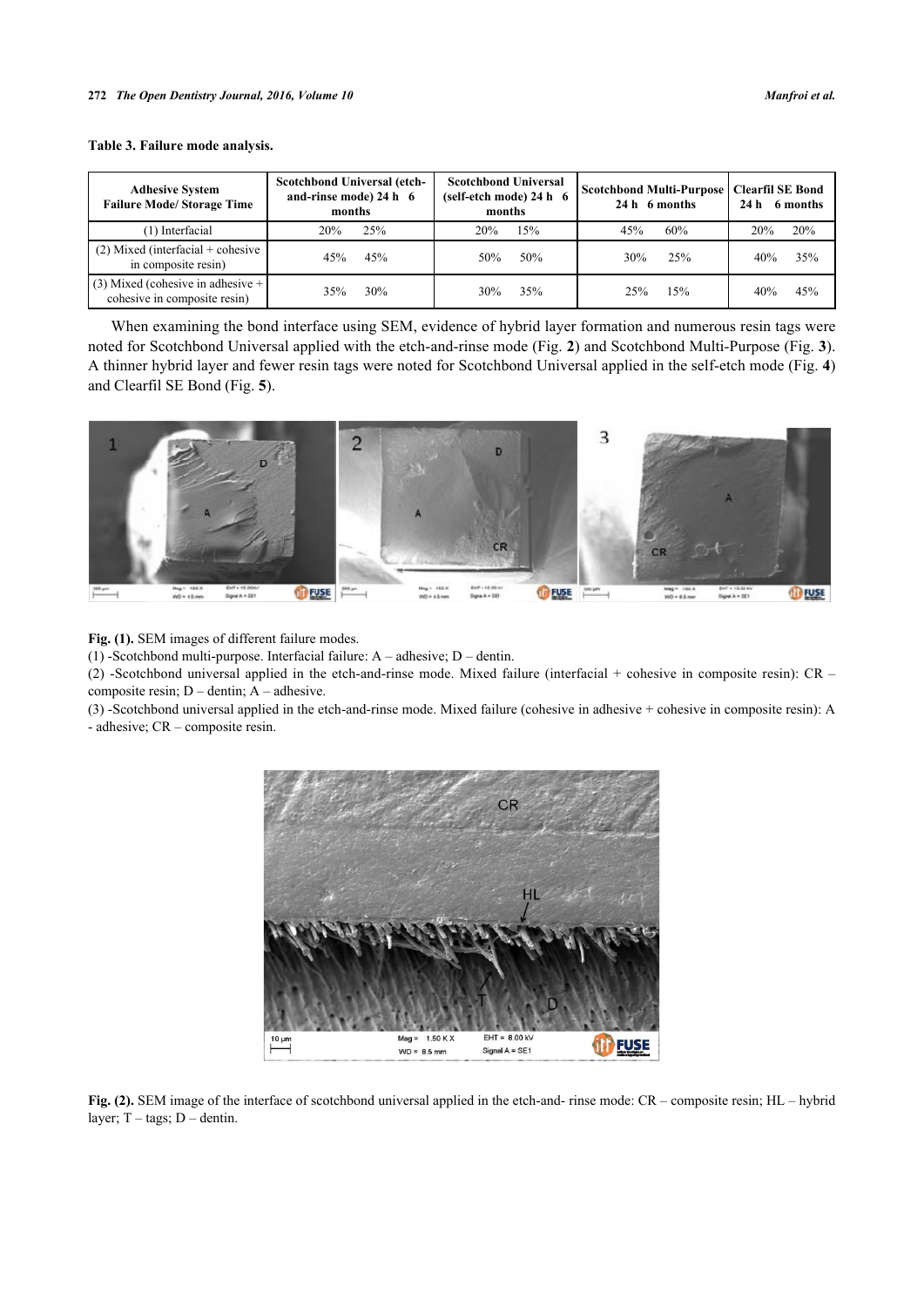

**Fig. (3).** SEM image of scotchbond multi-purpose: CR – composite resin; HL – hybrid layer; T – tags; D – dentin.

<span id="page-5-0"></span>

**Fig. (4).** SEM image of scotchbond universal applied in the self-etch mode: CR – composite resin; HL – hybrid layer; T – tags; D – dentin.

<span id="page-5-1"></span>

**Fig. (5).** SEM image of clearfil SE bond: CR – composite resin; HL – hybrid layer; T – tags; D – dentin.

# **DISCUSSION**

The null hypothesis was accepted because the  $\mu$ TBS values of Scotchbond Universal applied in the etch-and-rinse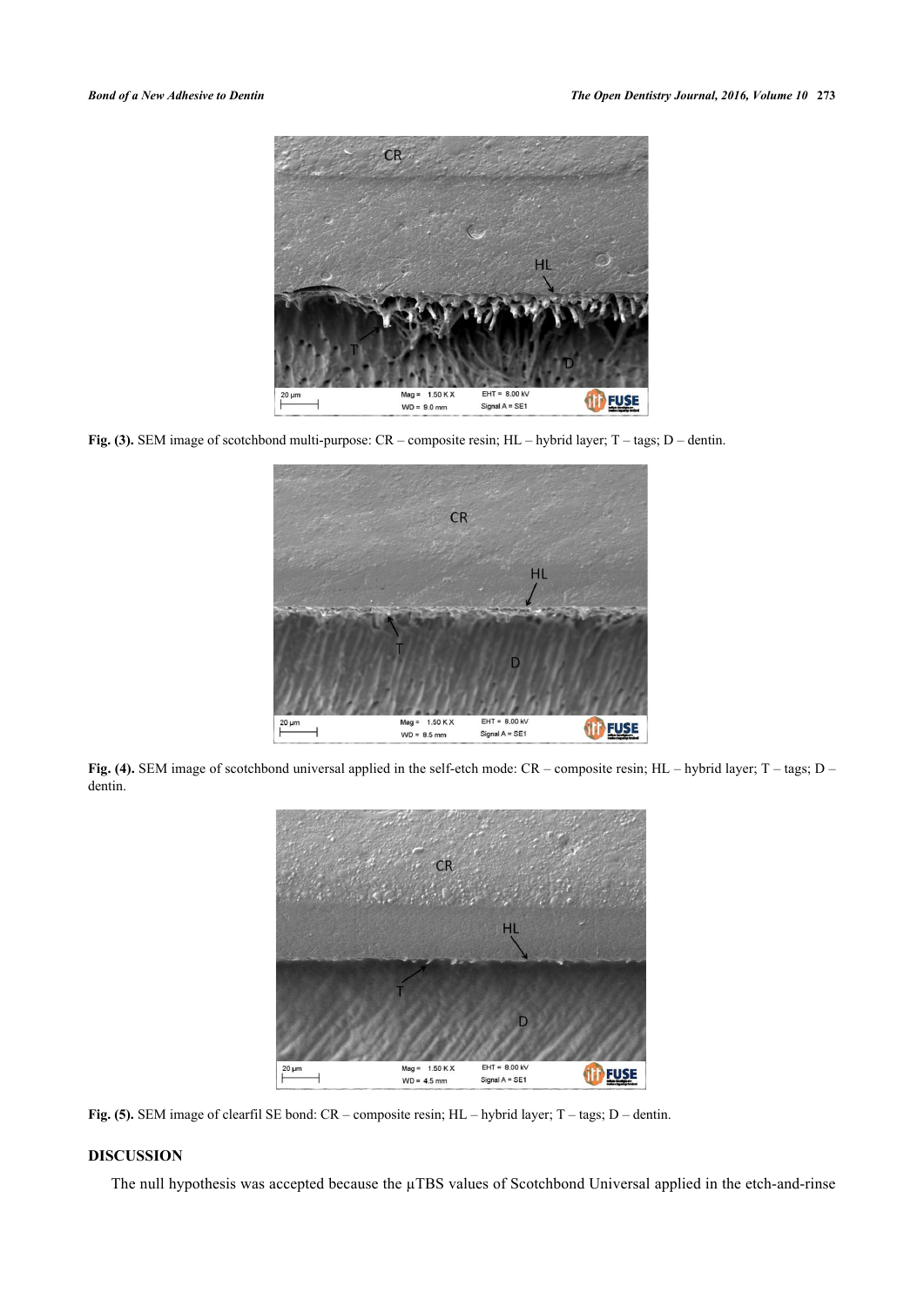#### **274** *The Open Dentistry Journal, 2016, Volume 10 Manfroi et al.*

and self-etch modes were not significantly different from Scotchbond Multi-Purpose and Clearfil SE Bond when adhering to dentin.

The Scotchbond Universal adhesive system includes the 10-methacryloyloxydecyl dihydrogen phosphate monomer (10-MDP) in its composition, which provides acidity to the adhesive and, consequently, the capability to etch the dentin surface. Although the presence of this acidic monomer allows for the self-etch ability of the adhesive, the manufacturer claims that the Scotchbond Universal can be applied on dentin after the 35% phosphoric acid etching. Therefore, the application of this adhesive system in the etch-and-rinse or self-etch mode depends on the professional's choice.

At both the 24 h and 6 months of storage evaluation time points, no significant difference was found in the  $\mu$ TBS between the etch-and-rinse and self-etch mode for Scotchbond Universal. Currently, a preference exists for the self-etch adhesive system on dentin because of the less deep demineralization compared to 35% phosphoric acid [\[14](#page-8-9)]. In addition to that, the water-removing step after etching with phosphoric acid is eliminated; this step is considered one of the most critical steps during the etch-and-rinse adhesive system application [[15\]](#page-8-10).

Several morphological differences can be observed in the bond interfaces between etch-and-rinse and self-etch techniques for Scotchbond Universal. In the etch-and-rinse adhesive system, the etching of the dentin with 35% phosphoric acid for 15 s causes the removal of the smear layer and smear plugs, the opening of the dentin tubules and demineralization of intertubular and peritubular dentin to a depth of approximately 5 µm[[8\]](#page-8-3). Subsequently, the adhesive included in the one bottle is applied and light-cured. In the self-etch adhesive system, as the acidic monomer demineralizes, the other components of the adhesive infiltrate the demineralized dentin [[1](#page-7-0)]. The demineralization depth depends on the pH of the acid monomer. The adhesive systems containing 10-MDP have a pH of approximately 2, which is considered a mild adhesive system. These adhesive systems cause partial demineralization of the dentin and formation of a hybrid layer with a thickness of  $1 \mu m$  or less [[8](#page-8-3), [16\]](#page-8-11). Thus, SEM confirmed the formation of a thicker hybrid layer and numerous long resin tags for both Scotchbond Universal applied in the etch-and-rinse mode and Scotchbond Multi-Purpose compared to both Scotchbond Universal applied in the self-etch mode and Clearfil SE Bond. Using TEM, Yoshida *et al.* [[17\]](#page-8-12) found a hybrid layer with 0,2-0,5 µm thickness for Scotchbond Universal and 0,5-0,7 µm thickness for Clearfil SE Bond. Although morphological differences are apparent in the bond interface between the etch-and-rinse and self-etch adhesive systems, these differences were not significantly reflected in the µTBS values, which corroborates with other studies [\[14](#page-8-9), [18](#page-8-13)].

After 6 months of storage in distilled water, a slight decrease in uTBS was noted for Scotchbond Universal applied in the etch-and-rinse mode when compared to the 24 h evaluation, but no significant difference was noted. A similar result was observed for Scotchbond Multi-Purpose. However, for Scotchbond Universal applied in the self-etch mode, a significant increase in the µTBS was found after 6 months of storage. One of the possible explanations for the difference in µTBS observed between etch-and-rinse and self-etch modes can be related to the incomplete infiltration of the resin monomers in the deeper layers of the dentin demineralized by phosphoric acid [[19](#page-8-14)]; this would leave the collagen fibrils exposed to the hydrolytic degradation [\[20](#page-8-15)]. Marchesi *et al*. [\[21](#page-8-16)] demonstrated that Scotchbond Universal applied in the self-etch mode showed lower silver uptake when compared to the same adhesive applied with the etchand-rinse mode.

Scotchbond Universal applied in the self-etch mode and Clearfil SE Bond presented higher µTBS after 6 months of storage. This finding is interesting because it occurred for the two adhesive systems that had similarities between their compositions. Both adhesive systems contain 10-MDP. This monomer has the ability to bond chemically to the hydroxyapatite present in dentin and enamel[[22](#page-8-17)]. In the self-etch mode, the residual hydroxyapatite that remains around the collagen fibrils interacts with the 10-MDP monomer improving the bond [[22,](#page-8-17) [23](#page-8-18)]. Yoshida *et al*. [[22](#page-8-17)] demonstrated that chemical bonds promoted by 10-MDP are not only more effective but are also more stable in water compared to other functional monomers, such as 4-methacryloxyethyl trimellitic acid (4-MET) and Phenyl-P. In addition, the bond of 10-MDP to calcium creates a salt (MDP-Ca) that protects against hydrolysis [[24\]](#page-8-19) because it is a hydrolytically stable salt [[25\]](#page-9-0). Therefore, the presence of 10-MDP and the formation of a hybrid layer containing less collagen fibrils that were exposed to degradation may have contributed to a more stable interface [\[17](#page-8-12)].

Even though Scotchbond Universal contains less 10-MDP in its composition compared to Clearfil SE Bond [\[17\]](#page-8-12), this adhesive contains polyalkenoic acid copolymer, which provides chemical bonding through its spontaneous bonding to hydroxyapatite [[26](#page-9-1)]. More than 50% of the carboxyl groups in the polyalkenoic acid copolymer are capable of bonding to hydroxyapatite. Carboxylic groups replace phosphate ions on the substrate and create ionic bonds with calcium [[27\]](#page-9-2). Most likely, the presence of polyalkenoic acid copolymer has led to higher bond stability between dentin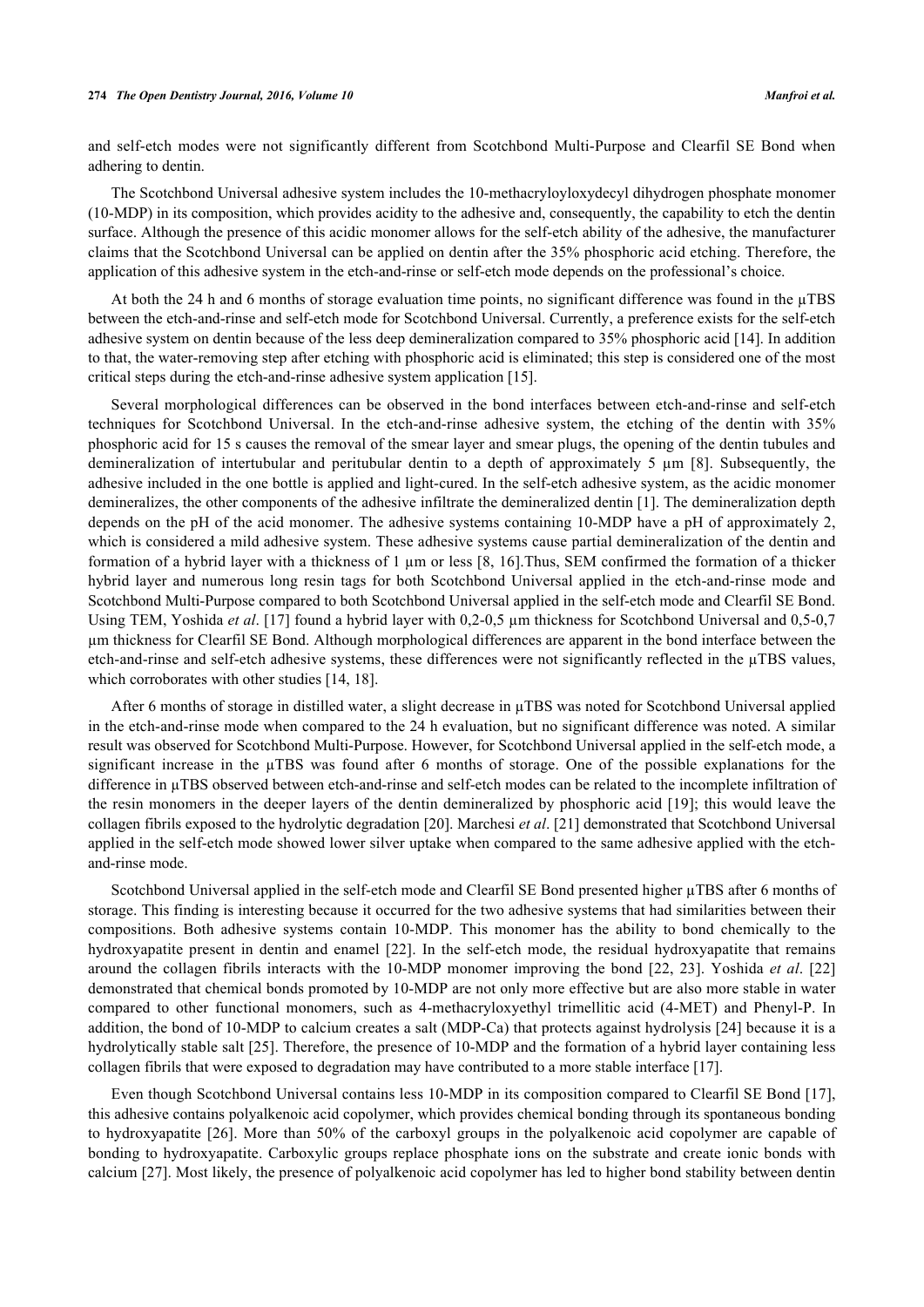and adhesive during the 6 months of storage.

Scotchbond Multi-Purpose obtained lower µTBS in comparison with Clearfil SE Bond and Scotchbond Universal in the self-etch mode after 6 months of storage in water. Two main possible explanations can be given for this difference in µTBS between the adhesive systems: a) incomplete infiltration of the resin monomers in the deeper layers of the dentin demineralized by phosphoric acid [[19\]](#page-8-14), leaving the collagen fibrils exposed to the hydrolytic degradation [[20\]](#page-8-15); b) Scotchbond Multi-Purpose does not have 10-MDP monomer, which protect against hydrolysis [[24\]](#page-8-19) due to the ability to bond chemically to the hydroxyapatite present in dentin and enamel [[22\]](#page-8-17).

Scotchbond Universal is a one-bottle simplified adhesive system. Other adhesive systems in the same category have shown higher hydrolytic degradation compared with three-step adhesive systems or two-step self-etch adhesives that have a self-primer and a bonding agent. This higher degradation occurs because simplified adhesives contain higher quantities of hydrophilic monomers in their composition compared to three-step systems [[28](#page-9-3)], and they also lack a hydrophobic layer [\[29](#page-9-4)]. The lack of a hydrophobic bonding layer in the one-step self-etch adhesive formulations have been demonstrated to reduce bond stability over time because the bonded interfaces behave as semi-permeable membranes that allow the movement of water across them and favor hydrolytic degradation [\[30](#page-9-5)]. However, Scotchbond Universal is a one-bottle simplified adhesive, and there was no decrease in  $\mu$ TBS after 6 months of storage, which differentiates this adhesive system in regards to degradation. Although 6 months of storage is a short time of evaluation, water has been shown to pass through adhesives that do not contain a hydrophobic layer in the first minutes after application on dentin [[31\]](#page-9-6).

SEM was used to determine the failure mode. This observation allows analyzing whether the methodology used provides bond strength values that correspond to the adhesive-dentin interface, which is the desired bond strength. Secondly, regions that are more susceptible to failure can be identified using SEM [[32\]](#page-9-7). In the current study, mixed failures was the most common mode of failure for Scotchbond Universal and Clearfil SE Bond, which maintained an adhesive or composite resin bond to dentin. Interfacial failures were the most common for Scotchbond Multi-Purpose. The failure analysis demonstrates that the adhesive systems used in the current study had a stronger bond to dentin because pure adhesive failures did not occur. In addition, a change in failure mode was not observed between specimens evaluated at 24 h and at 6 months of storage. This finding agrees with the  $\mu$ TBS values, which did not exhibit statistically significant changes between the two periods of evaluation. The mixed failures were characterized in two different patterns: a) interfacial failures associated with cohesive failure in composite resin or b) cohesive failure in adhesive associated with cohesive failure in composite resin. Moreover, a similar distribution of these failures occurred for the adhesive systems.

# **CONCLUSION**

The results of the current study demonstrate that the  $\mu$ TBS for Scotchbond Universal is comparable to Clearfil SE Bond and Scothbond Multi-Purpose when adhering to dentin. Scotchbond Universal applied in the self-etch mode and Clearfil SE Bond revealed higher bond stability compared to the etch-and-rinse mode.

### **CONFLICT OF INTEREST**

The authors confirm that this article content has no conflicts of interests.

# **ACKNOWLEDGEMENTS**

The authors thank Professor Hélio Radke Bittencourt for the statistical analysis.

#### **REFERENCES**

- <span id="page-7-0"></span>[1] Van Meerbeek B, De Munck J, Yoshida Y, *et al.* Buonocore memorial lecture. Adhesion to enamel and dentin: current status and future challenges. Oper Dent 2003; 28(3): 215-35. [PMID: [12760693\]](http://www.ncbi.nlm.nih.gov/pubmed/12760693)
- <span id="page-7-1"></span>[2] Perdigão J, Heymann HO. Bonding to enamel and dentin: a brief history and state of the art. Quintessence Int 1995; 26: 95-110. [PMID: [7568728\]](http://www.ncbi.nlm.nih.gov/pubmed/7568728)
- <span id="page-7-2"></span>[3] Cardoso MV, de Almeida Neves A, Mine A, *et al.* Current aspects on bonding effectiveness and stability in adhesive dentistry. Aust Dent J 2011; 56(Suppl 1): 31-44. [\[http://dx.doi.org/10.1111/j.1834-7819.2011.01294.x\]](http://dx.doi.org/10.1111/j.1834-7819.2011.01294.x) [PMID: [21564114](http://www.ncbi.nlm.nih.gov/pubmed/21564114)]
- <span id="page-7-3"></span>[4] Pashley DH, Tay FR, Breschi L, *et al.* State of the art etch-and-rinse adhesives. Dent Mater 2011; 27(1): 1-16.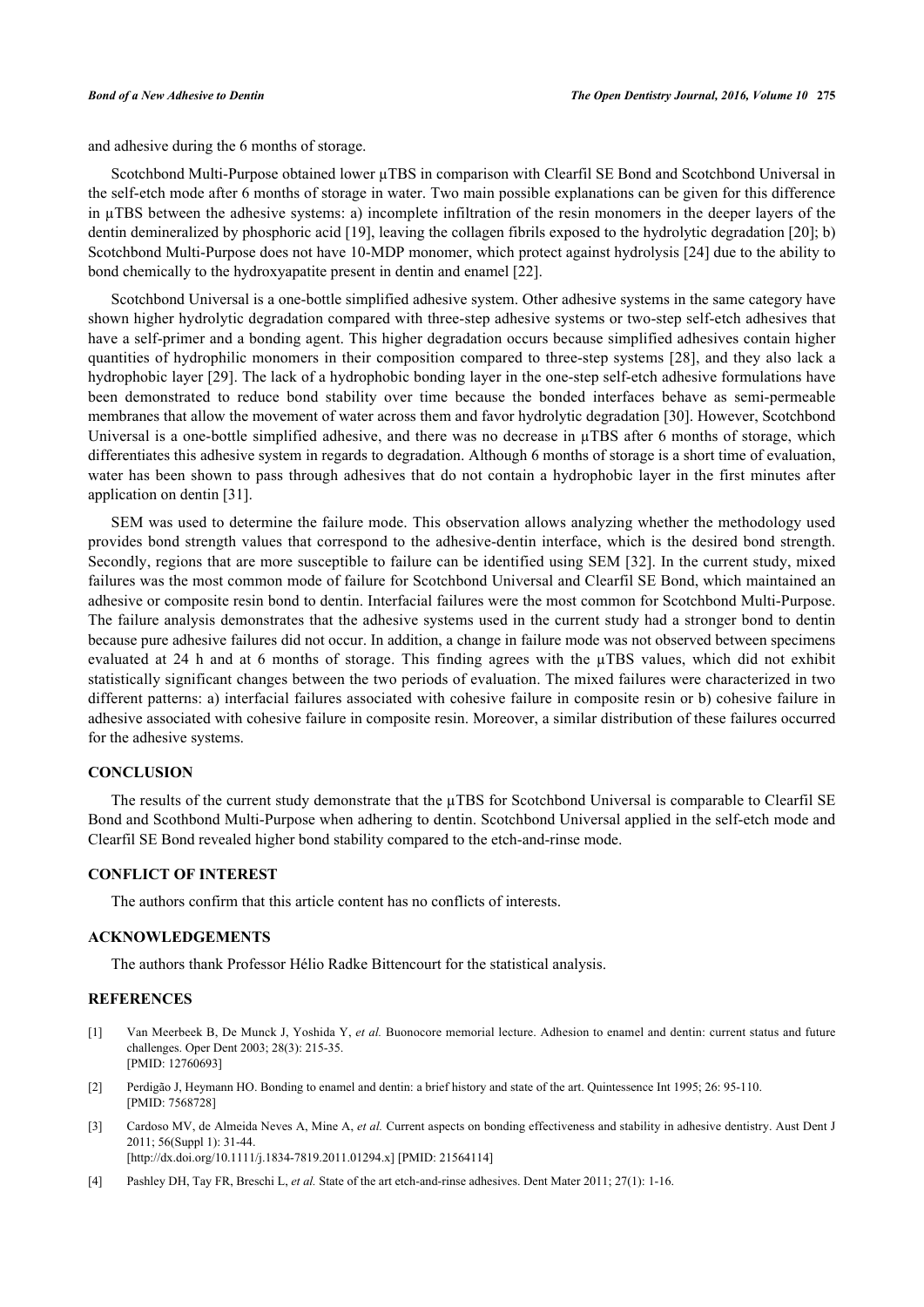[\[http://dx.doi.org/10.1016/j.dental.2010.10.016\]](http://dx.doi.org/10.1016/j.dental.2010.10.016) [PMID: [21112620](http://www.ncbi.nlm.nih.gov/pubmed/21112620)]

- <span id="page-8-0"></span>[5] Nakabayashi N, Kojima K, Masuhara E. The promotion of adhesion by the infiltration of monomers into tooth substrates. J Biomed Mater Res 1982; 16(3): 265-73. [\[http://dx.doi.org/10.1002/jbm.820160307](http://dx.doi.org/10.1002/jbm.820160307)] [PMID: [7085687\]](http://www.ncbi.nlm.nih.gov/pubmed/7085687)
- <span id="page-8-1"></span>[6] Miyazaki M, Onose H, Iida N, Kazama H. Determination of residual double bonds in resin-dentin interface by Raman spectroscopy. Dent Mater 2003; 19(3): 245-51. [\[http://dx.doi.org/10.1016/S0109-5641\(02\)00039-8\]](http://dx.doi.org/10.1016/S0109-5641(02)00039-8) [PMID: [12628438](http://www.ncbi.nlm.nih.gov/pubmed/12628438)]
- <span id="page-8-2"></span>[7] Breschi L, Mazzoni A, Ruggeri A, Cadenaro M, Di Lenarda R, De Stefano Dorigo E. Dental adhesion review: aging and stability of the bonded interface. Dent Mater 2008; 24(1): 90-101. [\[http://dx.doi.org/10.1016/j.dental.2007.02.009\]](http://dx.doi.org/10.1016/j.dental.2007.02.009) [PMID: [17442386](http://www.ncbi.nlm.nih.gov/pubmed/17442386)]
- <span id="page-8-3"></span>[8] Sarr M, Kane AW, Vreven J, et al. Microtensile bond strength and interfacial characterization of 11 contemporary adhesives bonded to burcut dentin. Oper Dent 2010; 35(1): 94-104. [\[http://dx.doi.org/10.2341/09-076-L](http://dx.doi.org/10.2341/09-076-L)] [PMID: [20166416\]](http://www.ncbi.nlm.nih.gov/pubmed/20166416)
- <span id="page-8-4"></span>[9] Hashimoto M, Fujita S, Nagano F, Ohno H, Endo K. Ten-years degradation of resin-dentin bonds. Eur J Oral Sci 2010; 118(4): 404-10. [\[http://dx.doi.org/10.1111/j.1600-0722.2010.00744.x\]](http://dx.doi.org/10.1111/j.1600-0722.2010.00744.x) [PMID: [20662915](http://www.ncbi.nlm.nih.gov/pubmed/20662915)]
- <span id="page-8-5"></span>[10] Lo Giudice G, Cicciù M, Cervino G, Lizio A, Visco AM. Flowable resin and marginal gap on tooth third medial cavity involving enamel and radicular cementum: a SEM evaluation of two restoration techniques. Indian J Dent Res 2012; 23(6): 763-9. [\[http://dx.doi.org/10.4103/0970-9290.111256](http://dx.doi.org/10.4103/0970-9290.111256)] [PMID: [23649060](http://www.ncbi.nlm.nih.gov/pubmed/23649060)]
- <span id="page-8-6"></span>[11] Salvio LA, Hipólito VD, Martins AL, de Goes MF. Hybridization quality and bond strength of adhesive systems according to interaction with dentin. Eur J Dent 2013; 7(3): 315-26. [\[http://dx.doi.org/10.4103/1305-7456.115416](http://dx.doi.org/10.4103/1305-7456.115416)] [PMID: [24926212](http://www.ncbi.nlm.nih.gov/pubmed/24926212)]
- <span id="page-8-7"></span>[12] Anchieta RB, Machado LS, Martini AP, *et al.* Effect of long-term storage on nanomechanical and morphological properties of dentinadhesive interfaces. Dent Mater 2015; 31(2): 141-53. [\[http://dx.doi.org/10.1016/j.dental.2014.11.010\]](http://dx.doi.org/10.1016/j.dental.2014.11.010) [PMID: [25529501](http://www.ncbi.nlm.nih.gov/pubmed/25529501)]
- <span id="page-8-8"></span>[13] Hegde MN, Hegde P, Chandra CR. Morphological evaluation of new total etching and self etching adhesive system interfaces with dentin. J Conserv Dent 2012; 15(2): 151-5. [\[http://dx.doi.org/10.4103/0972-0707.94589](http://dx.doi.org/10.4103/0972-0707.94589)] [PMID: [22557814](http://www.ncbi.nlm.nih.gov/pubmed/22557814)]
- <span id="page-8-9"></span>[14] Yoshiyama M, Matsuo T, Ebisu S, Pashley D. Regional bond strengths of self-etching/self-priming adhesive systems. J Dent 1998; 26(7): 609-16. [\[http://dx.doi.org/10.1016/S0300-5712\(97\)00046-8\]](http://dx.doi.org/10.1016/S0300-5712(97)00046-8) [PMID: [9754751](http://www.ncbi.nlm.nih.gov/pubmed/9754751)]
- <span id="page-8-10"></span>[15] Tay FR, Gwinnett AJ, Pang KM, Wei SH. Resin permeation into acid-conditioned, moist, and dry dentin: a paradigm using water-free adhesive primers. J Dent Res 1996; 75(4): 1034-44. [\[http://dx.doi.org/10.1177/00220345960750040601\]](http://dx.doi.org/10.1177/00220345960750040601) [PMID: [8708133](http://www.ncbi.nlm.nih.gov/pubmed/8708133)]
- <span id="page-8-11"></span>[16] Tay FR, Sano H, Carvalho R, Pashley EL, Pashley DH. An ultrastructural study of the influence of acidity of self-etching primers and smear layer thickness on bonding to intact dentin. J Adhes Dent 2000; 2(2): 83-98. [PMID: [11317404\]](http://www.ncbi.nlm.nih.gov/pubmed/11317404)
- <span id="page-8-12"></span>[17] Yoshida Y, Yoshihara K, Nagaoka N, *et al.* Self-assembled nano-layering at the adhesive interface. J Dent Res 2012; 91(4): 376-81. [\[http://dx.doi.org/10.1177/0022034512437375\]](http://dx.doi.org/10.1177/0022034512437375) [PMID: [22302145](http://www.ncbi.nlm.nih.gov/pubmed/22302145)]
- <span id="page-8-13"></span>[18] Miyazaki M, Sato M, Onose H, Moore BK. Influence of thermal cycling on dentin bond strength of two-step bonding systems. Am J Dent 1998; 11(3): 118-22. [PMID: [9823072\]](http://www.ncbi.nlm.nih.gov/pubmed/9823072)
- <span id="page-8-14"></span>[19] Wang Y, Spencer P. Quantifying adhesive penetration in adhesive/dentin interface using confocal Raman microspectroscopy. J Biomed Mater Res 2002; 59(1): 46-55. [\[http://dx.doi.org/10.1002/jbm.1215](http://dx.doi.org/10.1002/jbm.1215)] [PMID: [11745536\]](http://www.ncbi.nlm.nih.gov/pubmed/11745536)
- <span id="page-8-15"></span>[20] Hashimoto M, Ohno H, Kaga M, Sano H, Endo K, Oguchi H. The extent to which resin can infiltrate dentin by acetone-based adhesives. J Dent Res 2002; 81(1): 74-8. [\[http://dx.doi.org/10.1177/154405910208100116\]](http://dx.doi.org/10.1177/154405910208100116) [PMID: [11820372](http://www.ncbi.nlm.nih.gov/pubmed/11820372)]
- <span id="page-8-16"></span>[21] Marchesi G, Frassetto A, Mazzoni A, *et al.* Adhesive performance of a multi-mode adhesive system: 1-year *in vitro* study. J Dent 2014; 42(5): 603-12. [\[http://dx.doi.org/10.1016/j.jdent.2013.12.008](http://dx.doi.org/10.1016/j.jdent.2013.12.008)] [PMID: [24373855\]](http://www.ncbi.nlm.nih.gov/pubmed/24373855)
- <span id="page-8-17"></span>[22] Yoshida Y, Nagakane K, Fukuda R, *et al.* Comparative study on adhesive performance of functional monomers. J Dent Res 2004; 83(6): 454-8. [\[http://dx.doi.org/10.1177/154405910408300604\]](http://dx.doi.org/10.1177/154405910408300604) [PMID: [15153451](http://www.ncbi.nlm.nih.gov/pubmed/15153451)]
- <span id="page-8-18"></span>[23] Oliveira SS, Pugach MK, Hilton JF, Watanabe LG, Marshall SJ, Marshall GW Jr. The influence of the dentin smear layer on adhesion: a selfetching primer *vs*. a total-etch system. Dent Mater 2003; 19(8): 758-67. [\[http://dx.doi.org/10.1016/S0109-5641\(03\)00023-X\]](http://dx.doi.org/10.1016/S0109-5641(03)00023-X) [PMID: [14511734](http://www.ncbi.nlm.nih.gov/pubmed/14511734)]
- <span id="page-8-19"></span>[24] Peumans M, De Munck J, Van Landuyt KL, Poitevin A, Lambrechts P, Van Meerbeek B. Eight-year clinical evaluation of a 2-step self-etch